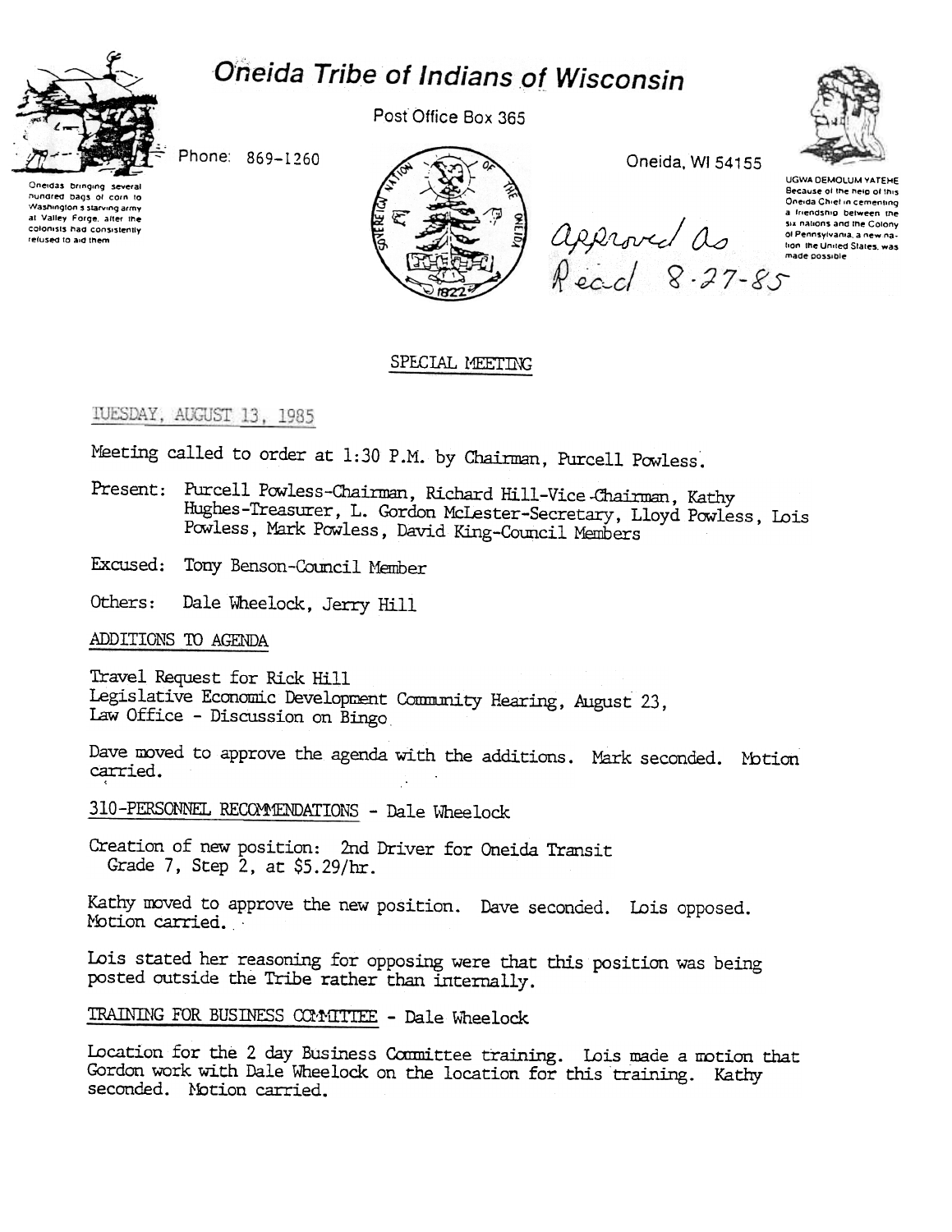Cneida Tribe of Indians of Wisconsin Special Meeting - August 13, 1985 Page 2

### CONSULTANT AGREEMENT: Language Program

Agreement: Debra Webster 20 page Art book for a cost of \$300.00 for Language Program.

Lloyd moved to approve. Gordon seconded. Lois and Kathy opposed. Motion carried. Lois stated her reason for opposing is that these contract are continuing to come to the Business Committee after the people are on board. This has been the third time this has happened whereas the proper procedure has not been followed.

Lloyd moved to have the Program Manager look into disciplinary action for not following procedures on consultant agreements. Lois seconded. Four voted in favor; Kathy, Rick and Gordon opposed. Motion carried.

Discussion continued on what action should be. taken to insure that the proper procedures are taken concerning consultant agreements. After lengthy discussion, Mark moved to rescind the previous motion. Lois seconded. Notion carried. Lois moved to request that Don Wilson hold a meeting with all manager to discuss the proper procedure for handling consultant agreements before disciplinary action is taken. Kathy seconded. Mark opposed. Motion carried.

### CONSULTANT AGREEMENT

Larry & Kevin Cottrell and Tribe for the purpose of design and production of an Oneida Tribal flag at a cost of \$328.84.

Rick moved to approve. Kathy seconded. Motion carried.

The Business Committee met with Don Wilson regarding the problems of the proper procedures not being followed for consultant agreements. Don will work on a draft procedure for the consultant agreements and report back to the Business Camlittee.

TRAVEL REQUEST - Gordon McLester/Lois Powless

Lois requested authorization to travel to Wausau to attend the Tri-State Housing meeting on August 21, 22, 1985. Rick moved to approve. Lloyd seconded. Mark opposed. Motion carried.

Gordon requested authorization to travel to Red Cliff on August 16, concerning discussion on the Indian State Commission. Kathy moved to approve, Rick seconded. Mark opposed. Lois and Gordon abstained. Motion carried.

Lois reason for abstaining is that she feels that the Chairman or Vice-Chairman should attend the meeting.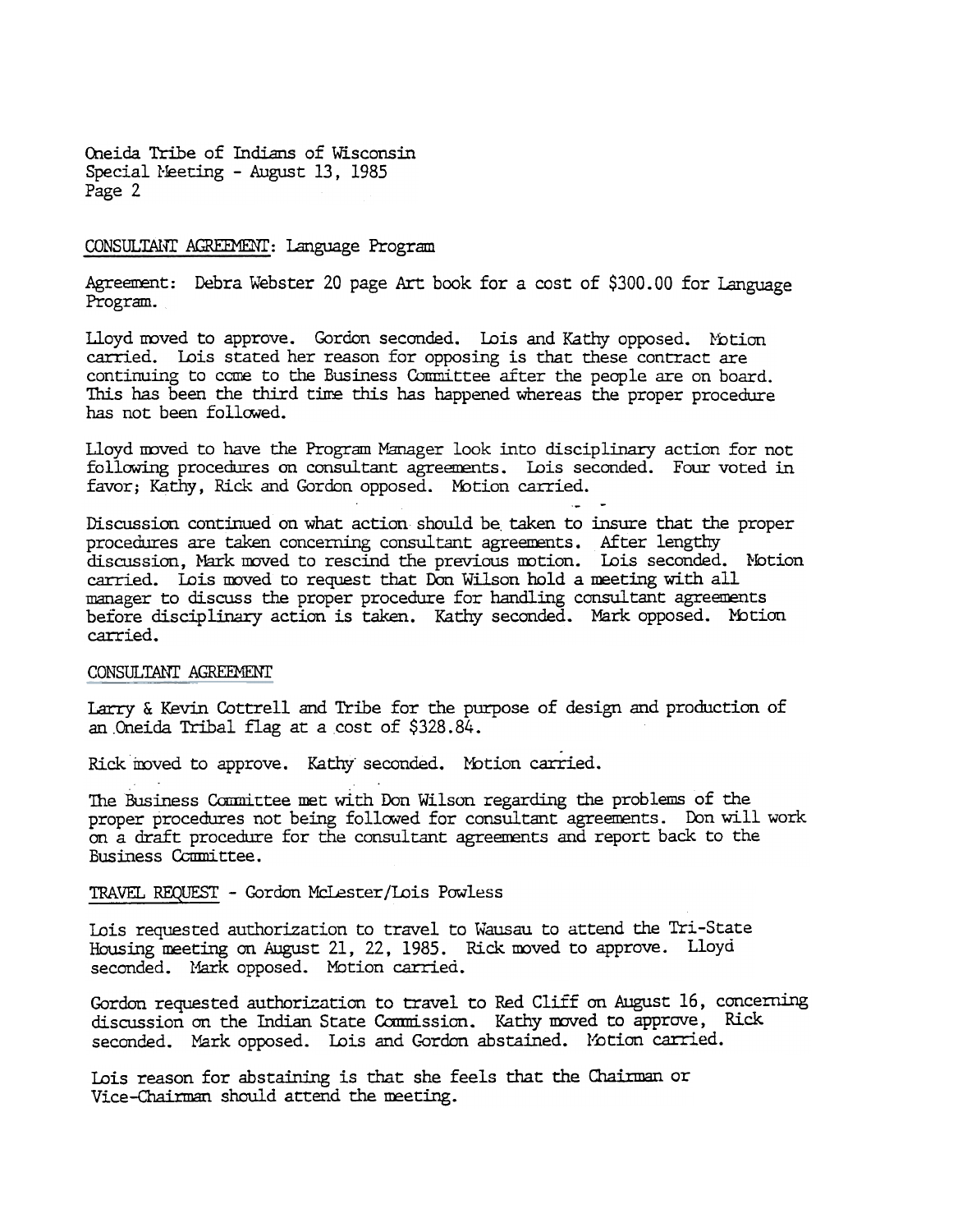Cneida Tribe of Indians of wisconsin Special Neeting - August 13, 1985 Page 3

# VACATION/PERSCNAL DAY REQUEST - Gordon McLester

Gordon requested a Personal Day on August 19, and vacation starting August 20 through August 23, 1985. Lois moved to approve. Kathy seconded. Gordon abstained. Motion carried.

# FUNDS FOR ENVIRONMENTAL REGULATIONS AND COMPLIANCE SEMINAR - Lloyd Powless

Cn behalf of the Oneida Tribe, I would like to request funds for a seminar. I am including a brochure on the seminar and the response from having an in -house program. The cost would be \$7,500 and would include all fees and local expenses. Each participant would receive a Compliance Manual.

The seminar would be two full days and we could host it here in Oneida at the Norbert Hill Center. Their brochure is also included.

The seminar could deal with Native American issues and be open to all Minneapolis area tribes. The Oneida Tribe has several committee's and staff who would benefit from this training.

Gordon moved to approve sending the letter. Dave seconded. Motion carried.

Note: This is not approval to host the seminar, just an inquiry to the BIA.

### INVITATION TO LUNCHEON W/SHARON METZ

The Chairman was invited to attend a luncheon with Legislative leaders who will be in Green Bay on August 23, attending a legislative Economic Development Coumittee hearing. Rick made a motion to send the Chairman and the Business Manager to attend this luncheon. Gordon seconded. Notion carried.

### TRAVEL REQUEST - Rick Hi

Pick requested authorization to attend the Burial Conmittee ueeting and the GLITC meeting in Lac du Flambeau on August 14 & 15, 1985. Kathy moved to approve. Lois seconded. Mark opposed. Rick abstained. Motion carried.

## DISCUSSION ON BURIAL FUND - Kathy Hughes

Kathy explained that the burial fund was just about depleted and that Harriet Reiter wanted to know if she should lower the amount given out or to continue as she as been. After discussion, Harriet is to expend the funds as the requests come in.

## PROPOSED STATE INDIAN COAMISSION - Jerry Hill

On Friday, August 16th the American Indian Legislative Study committee will meet at the Red Cliff Indian reservation to hear testimony regarding an "Office of Indian Affairs" for the state of Wisconsin.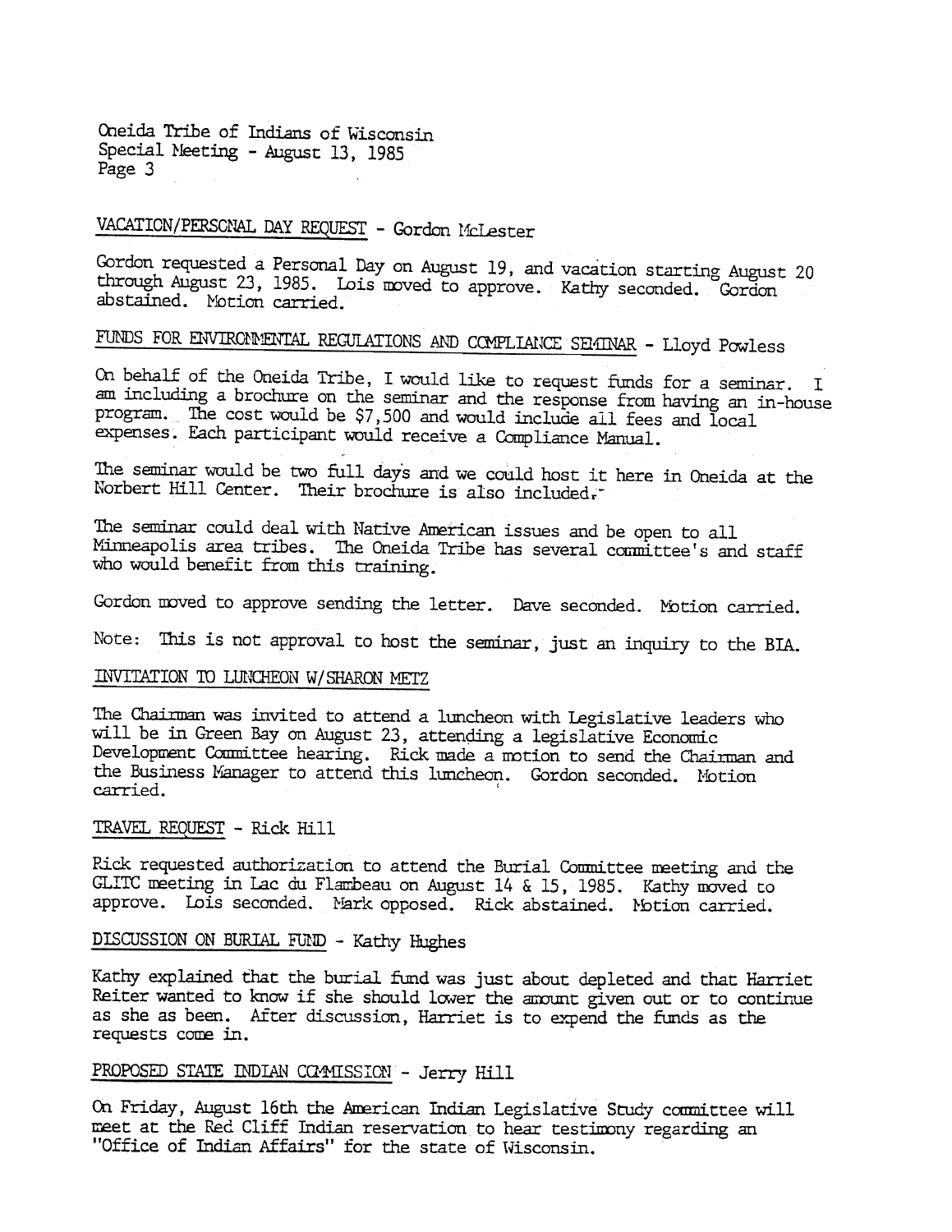Oneida Tribe of Indians of Wisconsin Special Meeting - August 13, 1985 Page 4

Governor Earl and Paul Demain have expressed interest in institutionalizing the state/tribal relationship to ensure some semblance of continuity in state policy. In addition, the Great Lakes Inter-Tribal Council through formal resolution has endorsed the concept of a "State Indian Affairs Council" made up of an administrator and two staff members to track legislation, analyze the state budget, provide informational and support services and to serve as a repository for tribal materials, i.e., legislation, news articles, and information regarding national issues, policy and executive document.

Paul Demain believes and Indian agency or office could accomplish the following:

- Provide an ombudsman to assist individual Indians in dealing with state 1. government agencies and the Legislature.
- $2.$ Create an agenda for Indian issues and work for governmental, educational and public awareness of those issues.
- $3.$ Serve as a central repository of tribal-related material for collection, dissemination and utilization.
- 4. Analyze preparation of budget bill and its effect on tribal government and the urban Indian community.
- $5.$ Provide legal analysis for tribes and legislators on state and national cases.
- $6.$ Develop legislative proposals in conjunction with the American Indian Legislative Study Committee.
- $\overline{\tau}$ Provide support services in conjunction with the Legislative Council to the American Indian Legislative Study Committee.
- 8. Provide proposal support services for agency grants, timelines and guidelines.
- 9. Provide liaison services between Indians and organizations at a state and national.

Paul is trying to build a consensus about what is acceptable, what is unacceptable and what can be accomplished without negative opposition by the tribes.

On August 16th both the Director of the Minnesota Inter-Tribal Affairs Board, Roger Head, and the Director of the Nebraska Indian Commission, Wallace Coffee, will make presentations on the types of activities they are involved in. Their presentation will be informative and hopefully will assist the Study Committee in making a recommendation to proceed in one direction or another.

2:50 P.M. The Business Committee went into Executive Session for discussion on the business owner Mr. Dilocova. Jerry Hill and Sharon House-Cornelius were present.

3:30 P.M. The Business Committee came out of Executive Session. The attorney Ronald A. Venci representing Mr. Dilocova sent a letter to the Oneida Tribe requesting reconsideration of the action taken regarding Mr. Dilocova.